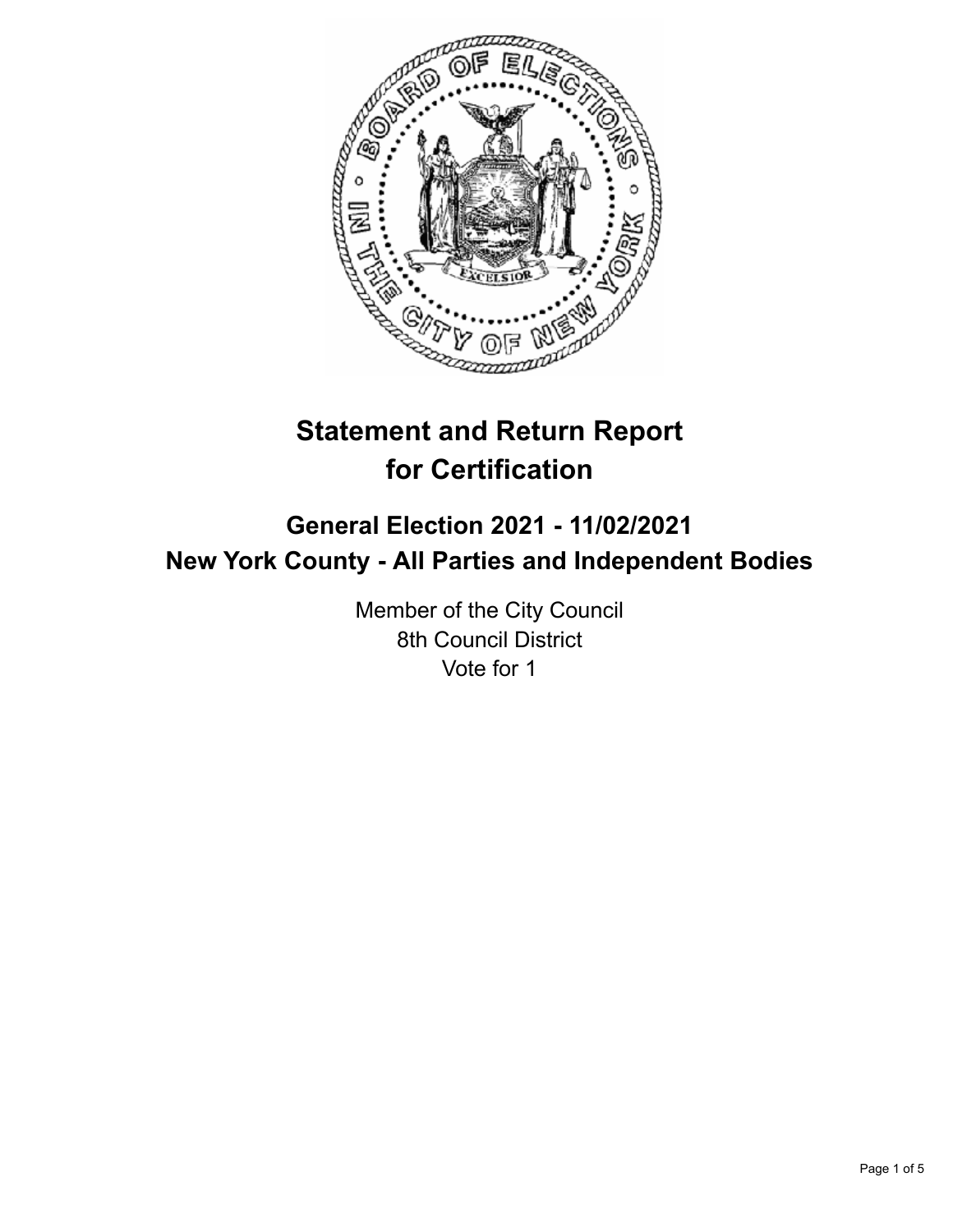

### **Assembly District 68**

| <b>PUBLIC COUNTER</b>                                    | 8,524 |
|----------------------------------------------------------|-------|
| MANUALLY COUNTED EMERGENCY                               | 0     |
| <b>ABSENTEE / MILITARY</b>                               | 708   |
| <b>AFFIDAVIT</b>                                         | 43    |
| <b>Total Ballots</b>                                     | 9,275 |
| Less - Inapplicable Federal/Special Presidential Ballots | 0     |
| <b>Total Applicable Ballots</b>                          | 9,275 |
| DIANA I. AYALA (DEMOCRATIC)                              | 7,366 |
| ALEC BALDWIN (WRITE-IN)                                  | 1     |
| ALEXANDER MICHAEL NEEDHAM (WRITE-IN)                     | 1     |
| ALIDA W. MORGAN (WRITE-IN)                               | 1     |
| ALVIN JOHNSON (WRITE-IN)                                 | 1     |
| ANDREW N. WOODARD (WRITE-IN)                             | 1     |
| COLE C. STANLEY (WRITE-IN)                               | 1     |
| DANIEL ZETAZATE (WRITE-IN)                               | 1     |
| DAVE EAST (WRITE-IN)                                     | 1     |
| DEBBIE QUINONES (WRITE-IN)                               | 1     |
| EDWARD POULIN (WRITE-IN)                                 | 1     |
| EVELYN DEROBERTIS (WRITE-IN)                             | 1     |
| FATIMA DAUKARE (WRITE-IN)                                | 1     |
| GALE BREWER (WRITE-IN)                                   | 1     |
| GAVIN WAX (WRITE-IN)                                     | 1     |
| <b>GEMAYEL OSBORNE (WRITE-IN)</b>                        | 1     |
| <b>GEORGE FLOYD (WRITE-IN)</b>                           | 1     |
| GILES INDIC (WRITE-IN)                                   | 1     |
| IAN JOHNSTONE (WRITE-IN)                                 | 1     |
| IAN STRAUGHTER (WRITE-IN)                                | 1     |
| JAIME RODRIGUEZ (WRITE-IN)                               | 2     |
| JASON CRUZ (WRITE-IN)                                    | 1     |
| JOE S. SMITH (WRITE-IN)                                  | 1     |
| JOE SMITH (WRITE-IN)                                     | 1     |
| JOHN MIRAS (WRITE-IN)                                    | 1     |
| JOHN RUIZ (WRITE-IN)                                     | 1     |
| JOHN SKERRET (WRITE-IN)                                  | 1     |
| JOHN VAN CLIFF (WRITE-IN)                                | 1     |
| JOSEPH RIENTI (WRITE-IN)                                 | 1     |
| KETIRIA CALDEON (WRITE-IN)                               | 1     |
| KRISTIN RICHARDSON JORDAN (WRITE-IN)                     | 3     |
| LUIS J. GOMEZ (WRITE-IN)                                 | 1     |
| MADDOX GUERILLA (WRITE-IN)                               | 1     |
| MAITE JUNCO (WRITE-IN)                                   | 1     |
| MICHAEL EKEMA-AGBAW (WRITE-IN)                           | 1     |
| MONICA MORALES (WRITE-IN)                                | 1     |
| PATRICIA TAPIA (WRITE-IN)                                | 1     |
| RAMON CASTRO (WRITE-IN)                                  | 1     |
| ROBERT J. RODRIGUEZ (WRITE-IN)                           | 3     |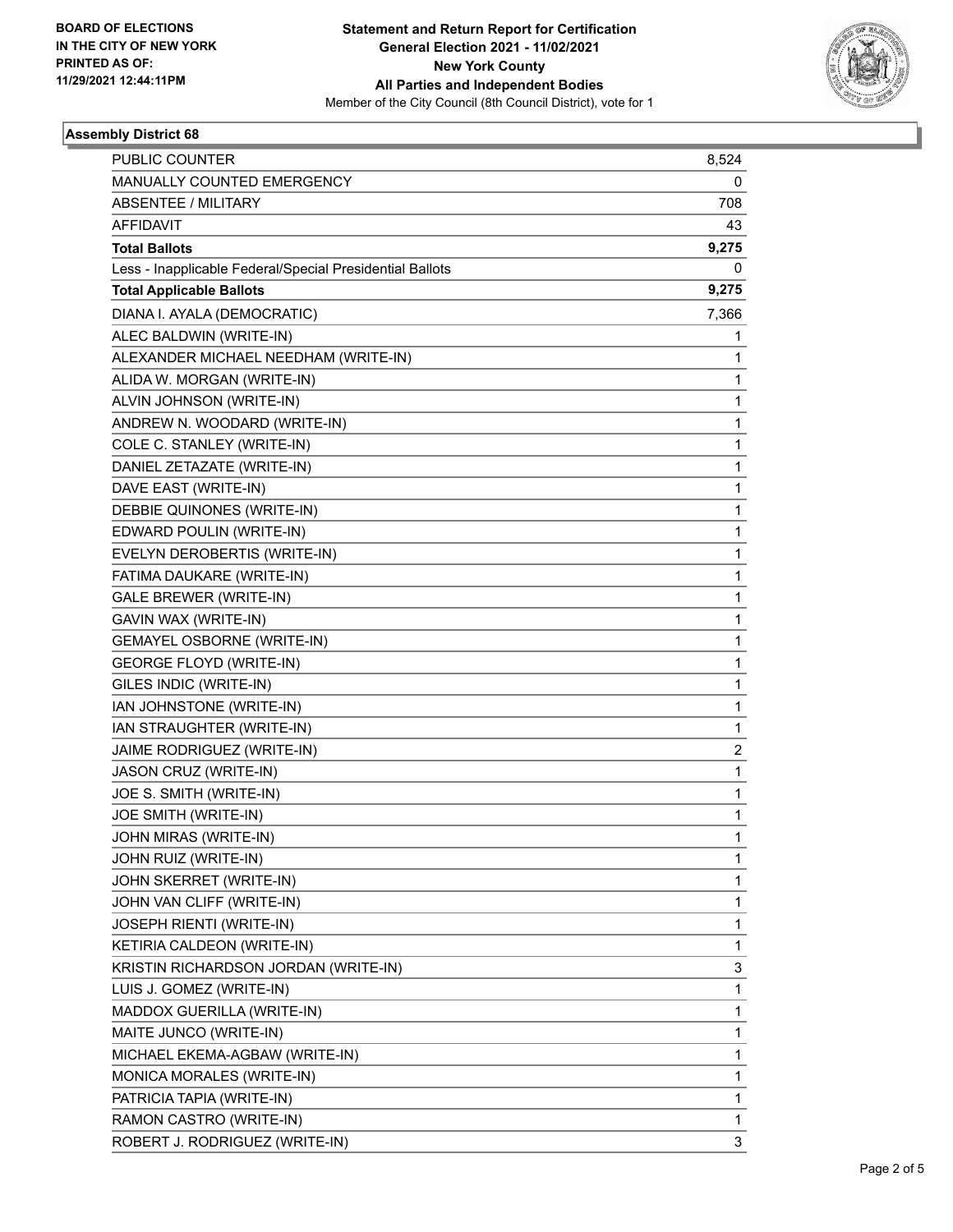

### **Assembly District 68**

| ROBERT TORRES (WRITE-IN)           |       |
|------------------------------------|-------|
| ROSA GRICE (WRITE-IN)              |       |
| RYAN HAWKINS (WRITE-IN)            |       |
| SAMUEL F. HERNANDEZ (WRITE-IN)     | 1     |
| SANSA STARK (WRITE-IN)             | 1     |
| SARO GIAMLASYAN (WRITE-IN)         | 1     |
| SCOTT KINDER (WRITE-IN)            | 1     |
| SHAKIRA JONES (WRITE-IN)           | 1     |
| SHEMEEN CHAPPELL (WRITE-IN)        |       |
| STEVEN ROSA (WRITE-IN)             |       |
| SVETLANA MARTY NOVA (WRITE-IN)     | 1     |
| TAMIKA MAPP (WRITE-IN)             | 4     |
| THOMAS SUTTON II (WRITE-IN)        | 1     |
| TONY AVELLA (WRITE-IN)             | 1     |
| UNATTRIBUTABLE WRITE-IN (WRITE-IN) | 36    |
| WILLIAM A. PEPITONE (WRITE-IN)     |       |
| ZACHARY ZAGGER (WRITE-IN)          |       |
| <b>Total Votes</b>                 | 7,464 |
| Unrecorded                         | 1,811 |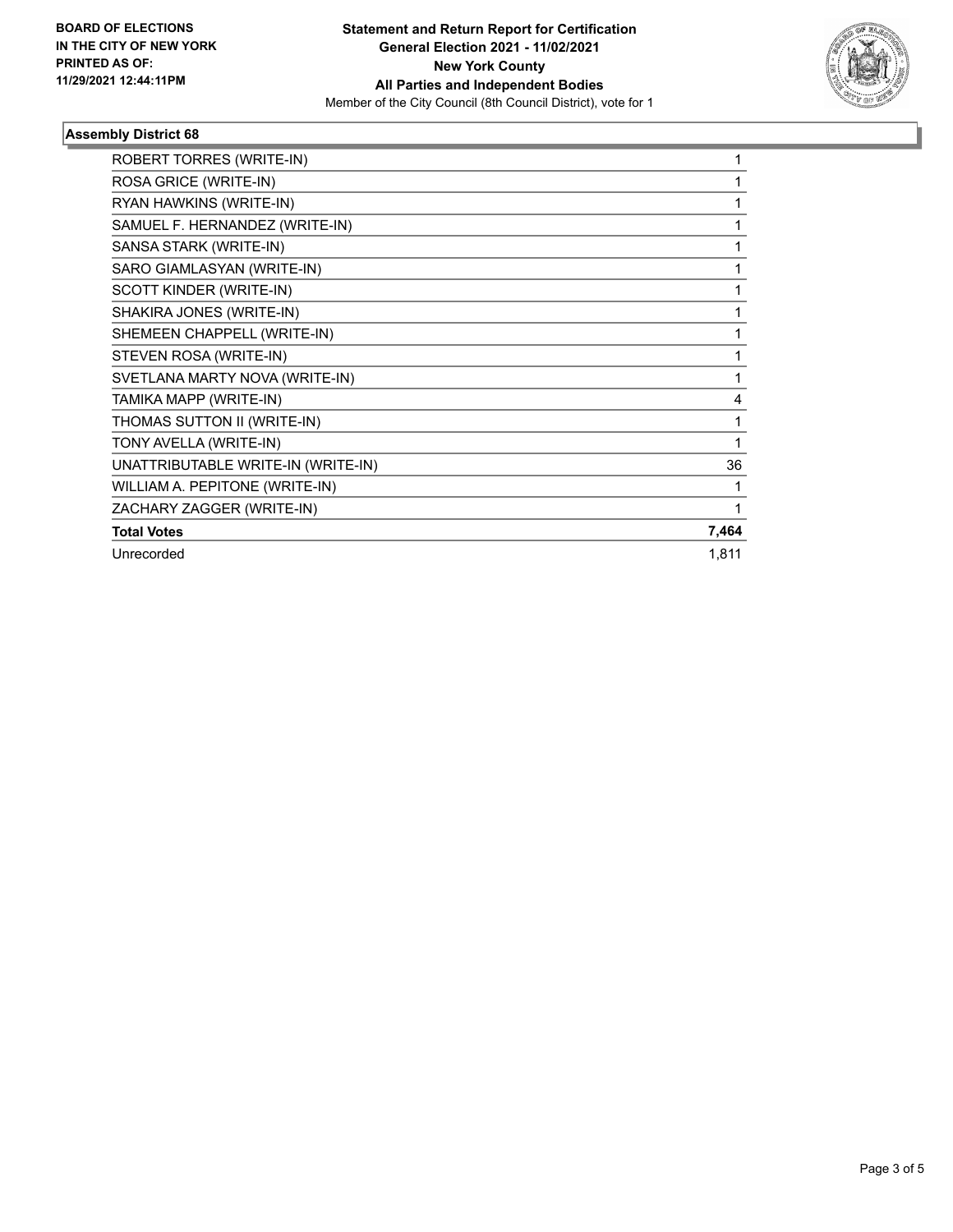

### **Total for Member of the City Council (8th Council District) - New York County**

| <b>PUBLIC COUNTER</b>                                    | 8,524       |
|----------------------------------------------------------|-------------|
| MANUALLY COUNTED EMERGENCY                               | 0           |
| ABSENTEE / MILITARY                                      | 708         |
| AFFIDAVIT                                                | 43          |
| <b>Total Ballots</b>                                     | 9,275       |
| Less - Inapplicable Federal/Special Presidential Ballots | 0           |
| <b>Total Applicable Ballots</b>                          | 9,275       |
| DIANA I. AYALA (DEMOCRATIC)                              | 7,366       |
| ALEC BALDWIN (WRITE-IN)                                  | 1           |
| ALEXANDER MICHAEL NEEDHAM (WRITE-IN)                     | 1           |
| ALIDA W. MORGAN (WRITE-IN)                               | 1           |
| ALVIN JOHNSON (WRITE-IN)                                 | 1           |
| ANDREW N. WOODARD (WRITE-IN)                             | 1           |
| COLE C. STANLEY (WRITE-IN)                               | $\mathbf 1$ |
| DANIEL ZETAZATE (WRITE-IN)                               | 1           |
| DAVE EAST (WRITE-IN)                                     | 1           |
| DEBBIE QUINONES (WRITE-IN)                               | 1           |
| EDWARD POULIN (WRITE-IN)                                 | 1           |
| EVELYN DEROBERTIS (WRITE-IN)                             | 1           |
| FATIMA DAUKARE (WRITE-IN)                                | $\mathbf 1$ |
| GALE BREWER (WRITE-IN)                                   | 1           |
| GAVIN WAX (WRITE-IN)                                     | 1           |
| GEMAYEL OSBORNE (WRITE-IN)                               | 1           |
| <b>GEORGE FLOYD (WRITE-IN)</b>                           | 1           |
| GILES INDIC (WRITE-IN)                                   | 1           |
| IAN JOHNSTONE (WRITE-IN)                                 | $\mathbf 1$ |
| IAN STRAUGHTER (WRITE-IN)                                | 1           |
| JAIME RODRIGUEZ (WRITE-IN)                               | 2           |
| JASON CRUZ (WRITE-IN)                                    | $\mathbf 1$ |
| JOE S. SMITH (WRITE-IN)                                  | 1           |
| JOE SMITH (WRITE-IN)                                     | 1           |
| JOHN MIRAS (WRITE-IN)                                    | $\mathbf 1$ |
| JOHN RUIZ (WRITE-IN)                                     | 1           |
| JOHN SKERRET (WRITE-IN)                                  | 1           |
| JOHN VAN CLIFF (WRITE-IN)                                | 1           |
| JOSEPH RIENTI (WRITE-IN)                                 | 1           |
| KETIRIA CALDEON (WRITE-IN)                               | 1           |
| KRISTIN RICHARDSON JORDAN (WRITE-IN)                     | 3           |
| LUIS J. GOMEZ (WRITE-IN)                                 | 1           |
| MADDOX GUERILLA (WRITE-IN)                               | 1           |
| MAITE JUNCO (WRITE-IN)                                   | 1           |
| MICHAEL EKEMA-AGBAW (WRITE-IN)                           | 1           |
| MONICA MORALES (WRITE-IN)                                | 1           |
| PATRICIA TAPIA (WRITE-IN)                                | 1           |
| RAMON CASTRO (WRITE-IN)                                  | 1           |
| ROBERT J. RODRIGUEZ (WRITE-IN)                           | 3           |